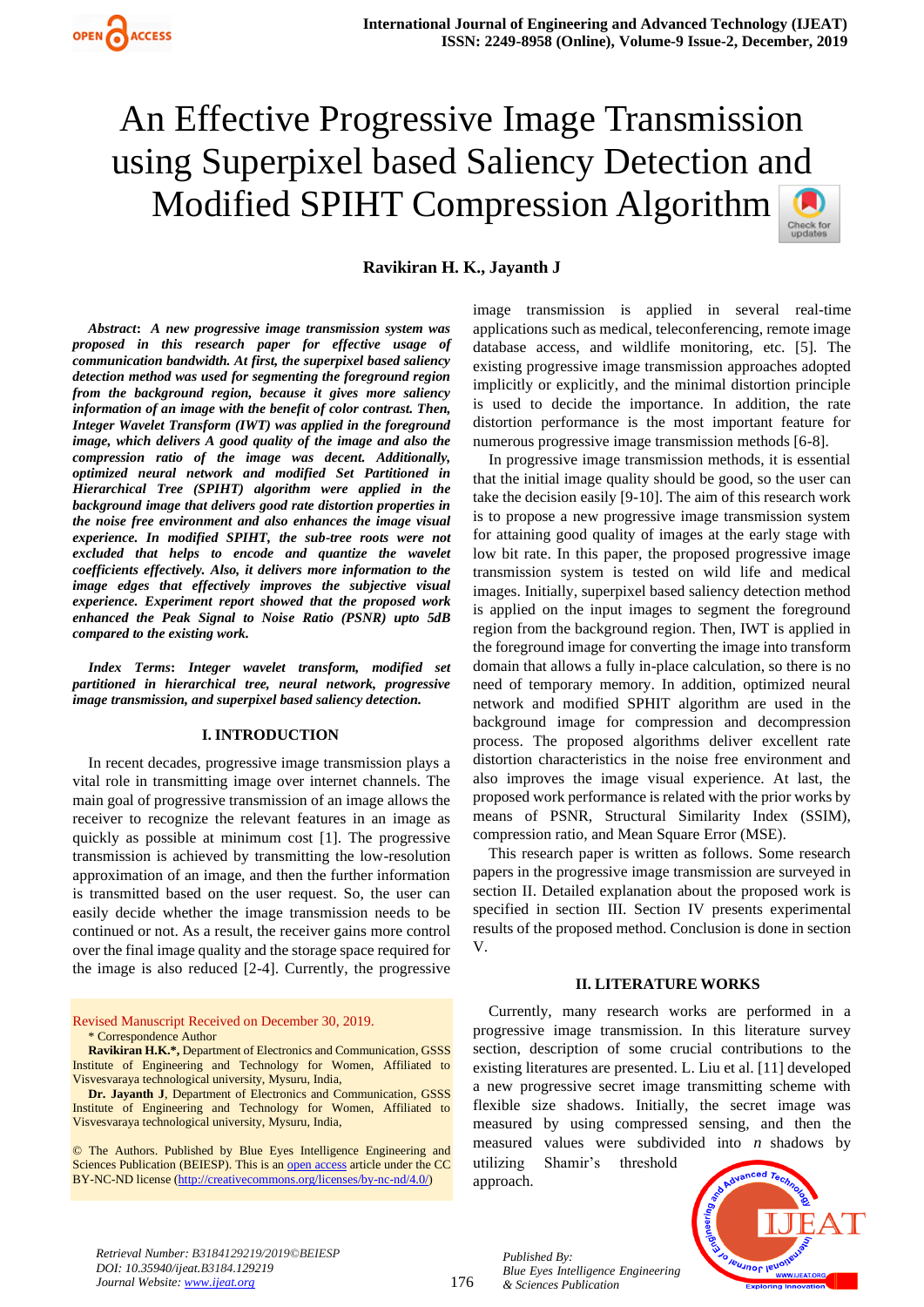The secret image was reconstructed at the receiver end if any shadows were obtained. Because compressed sensing reconstruction quality was adaptive to the number of measurements, the developed transmitting approach attained flexible shadow size and the property of progressive transmission and error resilient. The simulation outcome shows that the developed scheme attained good performance in view of the reconstructed image. In a few cases, the developed scheme has a bit synchronization property that leads to misinterpretation in the decoding side.

W. Feng et al. [12] presented a new saliency detection scheme on the basis of histogram contrast algorithm for wild animal monitoring. The present research work mainly concentrated on investigating the wildlife images with high non-uniform illumination features, and complex background. At first, structure extraction approach was accomplished for smoothing the image textures based on image total variation. Then, canny edge detection and hanning window were utilized to extract the saliency target edge information. In this literature, the real-time wild animal images were used to validate the efficiency of the developed algorithm. Related to other existing algorithms, the developed algorithm attained better results in light of f-measure, precision, and recall. The developed saliency detection scheme works on the basis of an adaptive pattern table that ultimately requires good quality images.

N. Jiang et al. [13] developed a new Multi Transmission Optimization method (MTO) for medical images in order to investigate the visual content of the images based on the features of mobile telemedicine system. In this work, two enabling approaches (adaptive Representative Image Blocks (RIBs) replicas selection and Non-medically useful area Image Blocks (NIBs) grouping method) were developed for better MTO processing. At first, the correlation between the transmission medical images was explored and then the optimal pixel resolution of RIBs was derived on the basis of current network bandwidth. Besides, the candidates of RIBs and NIBs were transmitted to the receiver end based on the transmission priorities. At last, the image blocks were reconstructed at the receiver end for dissimilar users. Experimental outcome shows that the developed system significantly diminishes the response rime by minimizing the network communication. The major disadvantage in the MTO processing was it highly prone to transmission noise.

H. Kim et al. [14] designed an effective joint source channel coding approach for block fading channel with distributed spatial diversity. The developed method effectively maximizes the source throughput by considering a progressive image coder with constraint transmission bandwidth. In this literature paper, simple approximation formula was applied for identifying an approximation of mutual information outage probability. Then, derive the source throughput expression utilizing progressive source property and mutual information outage probability. The numerical result shows that the developed approach attained better performance in terms of signal to noise ratio. The major drawback in the developed approach was high transmission load.

W. Feng et al. [15] developed a hierarchical coding progressive transmission approach for transmitting the both saliency object region and background region with dissimilar coding priorities and strategies. Initially, convolutional neural network was used to detect the saliency object region by obtaining the mask on wildlife images. Besides, SPIHT coding was utilized to transmit the saliency images that ensured the accuracy of transmission. Then, the background region was transmitted by applying an embedded zerotree wavelets to enhance the transmission efficiency. In this literature, the wildlife animal images were used to verify the effectiveness of the developed progressive transmission approach. From the experimental result, the developed approach achieved a better result related to the existing approaches in light of PSNR, and SSIM. Besides, the developed technique was quite complicated to implement in real-time applications.

To address the above specified concerns, a new progressive image transmission system is proposed to achieve a high quality version of the original image from the minimum amount of data.

# **III. PROPOSED TRANSMISSION SYSTEM**

In recent periods, the digital imagining equipment's generates a huge volume of data in a database. Hence, the transmission of high resolution images over a low speed channel will cause a serious delay problem. To address this concern, progressive image transmission system is introduced, which compresses and transmits the coded bit streams under certain constraints.



**Fig. 1. Block diagram of proposed system**

The progressive image transmission system subdivides the transmission process into number of stages and progressively refines the quality of the reconstructed image [16].



*Retrieval Number: B3184129219/2019©BEIESP DOI: 10.35940/ijeat.B3184.129219 Journal Website: [www.ijeat.org](http://www.ijeat.org/)*

*Published By:*

*& Sciences Publication*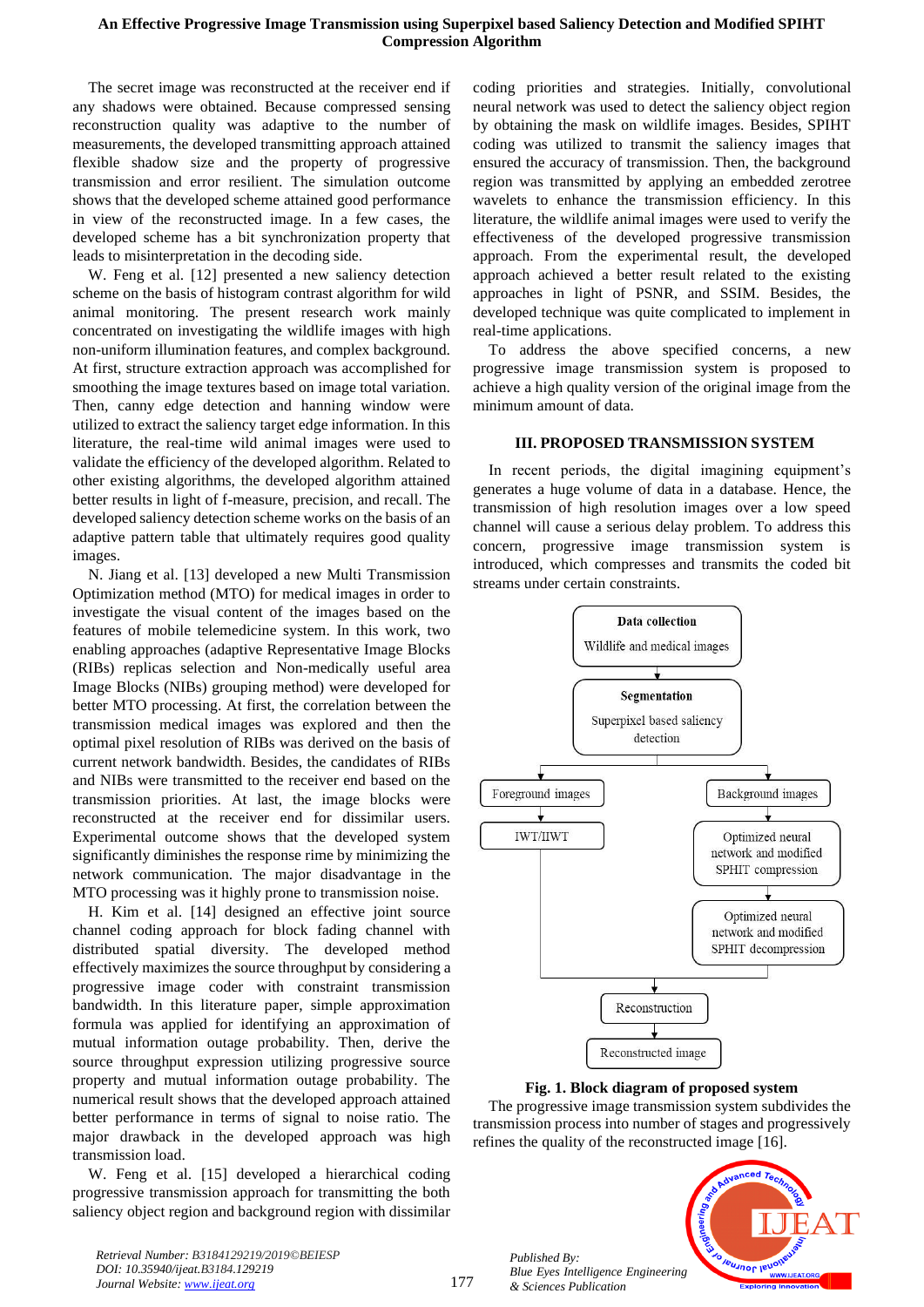

In this research, a new progressive image transmission system is proposed to enhance the perceptual quality of progressively transmitted images. The working procedure of the proposed system is stated in Fig. 1, and the detailed explanation about the proposed transmission system is represented in Fig. 1.

#### **A.Data collection**

For progressive image transmission, the images are collected from DICOM dataset and field-captured wildlife images. The DICOM dataset is almost comprises of 3000+ T1 weighted contrast enhanced brain images. Usually, it is necessary to select appropriate images, otherwise the intended operation may not be achievable. The sample collected images are represented in Fig. 2.



**Fig. 2. Sample collected images**

## **B.Superpixel based saliency detection**

After data collection, superpixel based saliency detection is used to segment the foreground region and background region from the images. The proposed saliency detection model contains three stages such as superpixel segmentationadaptive color histogram, inter superpixel similarity, and superpixel saliency [17]. The detailed explanation about the proposed saliency detection model is stated below.

#### **a. Image simplification**

In this segment, superpixel segmentation is carried-out to convert the collected image into lab color space. The proposed superpixel segmentation model works on the basis of linear iterative clustering for subdividing the image into a number of superpixels that generally have a compact and regular shape with better boundary adherence. The size of the superpixel is set to  $\sqrt{N/200}$ , where N is represented as number of image pixels, and the number of generated superpixel is 200, which is adequate to preserve the dissimilar boundaries. In adaptive color quantization, each color channel is quantized into  $q$  bins for generating the image histogram  $H_0$ . Then, the quantized color of each bin  $qc_k$  is determined as the mean color of image pixels that falls into the  $k^{th}$  bin, and the high probability bins *m* have  $\alpha$ , *N* pixels, which is selected as the representative colors. Finally, the remaining bins are merged into one and then the quantized color of all the bins are updated for generating a color quantization table *Q with <sup>m</sup>* entries.

#### **b. Inter superpixel similarity**

The superpixel level histogram  $H<sub>x</sub>$  is determined and simplified based on *Q* by using all pixels in every

superpixel  $SP_x(x=1,...,n)$ , and the normalized superpixel level histogram is mathematically denoted in Eq. (1).

$$
\sum_{k=1}^{m} H_{x}(k) = 1 \tag{1}
$$

Meanwhile, the inter superpixel similarity between every pair of superpixels  $SP_x$  and  $SP_y$  is mathematically defined in the Eqs. (2), (3), and (4).

$$
Sim(x, y) = Sim_{spatial}(x, y) \times Sim_{color}(x, y)
$$
\nWhere,

\n(2)

$$
Sim_{color}(x, y) = \sum_{k=1}^{m} \min \{ H_x(k), H_y(k) \}
$$
  
(3)  

$$
Sim_{spatial}(x, y) = 1 - \frac{|\mu_x - \mu_y|}{d}
$$
 (4)

Where,  $\mu$  is indicated as spatial center position of SP, and *d* is stated as diagonal length of the image.

#### **c. Superpixel saliency**

In most of the natural images, the background superpixels shows color contrast with salient object superpixels and also the spatial distribution of background superpixels are thinner than salient object superpixels that usually scatter over the whole images. On the basis of these observations, the Spatial Sparsity (SS) and Global Contrast (GC) of superpixels are calculated to measure the superpixels saliency. The GC of  $SP<sub>x</sub>$  is determined by using the weighted color differences of other superpixels, as mentioned in Eq. (5).

$$
GC(x) = \sum_{y=1}^{n} W(x, y) \times ||mc_x - mc_y||
$$
 (5)

Where,  $mc_x$  is stated as mean color of  $SP_x$ . The weight  $W(x, y)$  is determined by assuming the factors of spatial similarity and superpixel area, which is mathematically stated in Eq. (6).

$$
W(x, y) = |SP_y| \times Sim_{spatial}(x, y)
$$
 (6)

Where,  $|SP_{y}|$  is indicated as number of pixels in the superpixel. In addition, the normalized GC measure of  $SP<sub>x</sub>$  is determined by using the Eq. (7).

$$
Normalized \, GC(x) = \frac{GC(x) - GC_{\min}}{GC_{\max} - GC_{\min}}\tag{7}
$$

Where,  $GC_{min}$  and  $GC_{max}$  are stated as minimum and maximum value in the GC measures of all superpixels. For every superpixel  $SP<sub>x</sub>$ , the spatial spread color distribution is represented in Eq. (8).



*Retrieval Number: B3184129219/2019©BEIESP DOI: 10.35940/ijeat.B3184.129219 Journal Website: [www.ijeat.org](http://www.ijeat.org/)*

178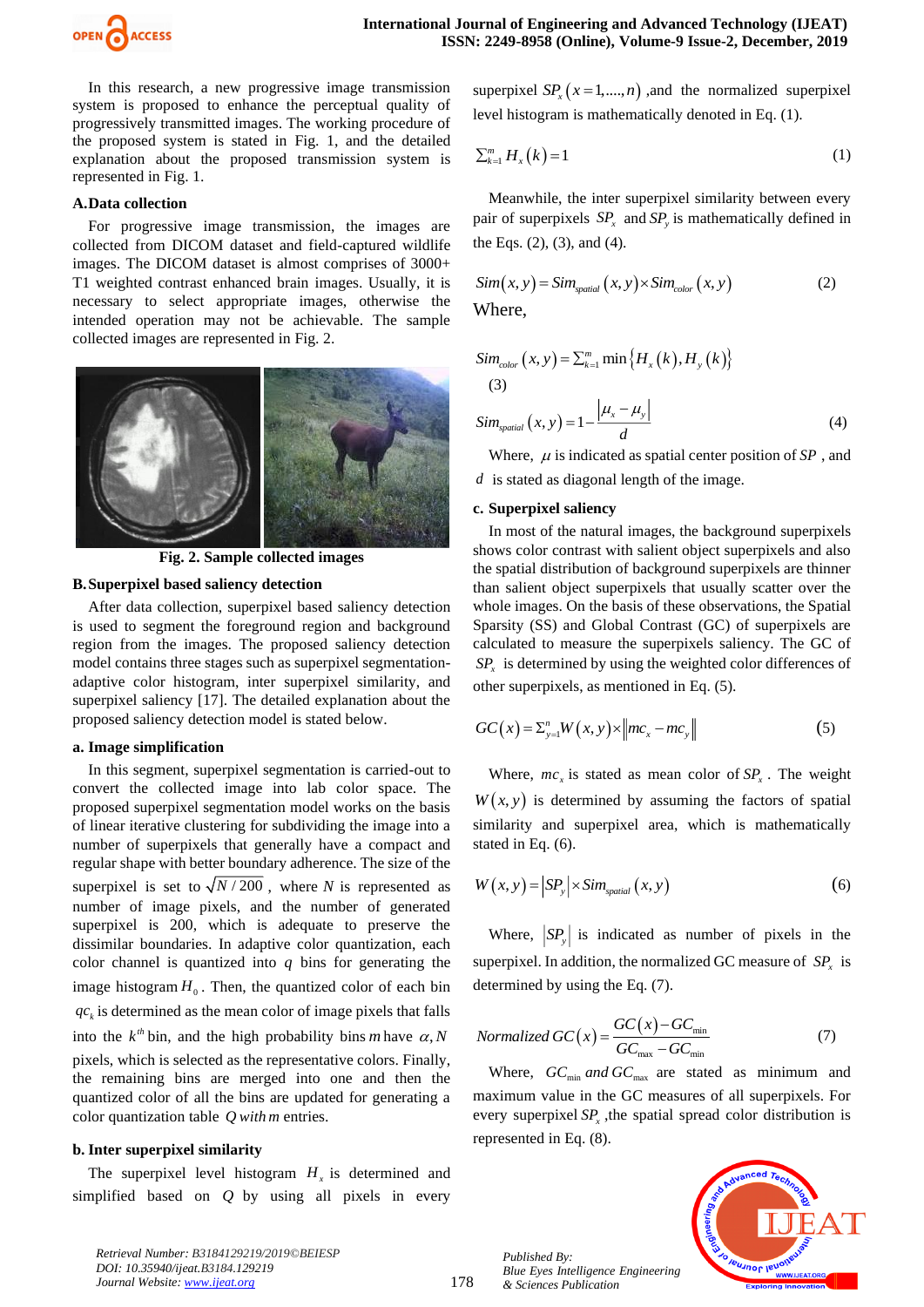$$
SS(x) = \frac{\sum_{y=1}^{n} Sim(x, y) \times D(y)}{\sum_{y=1}^{n} Sim(x, y)}
$$
(8)

Where,  $D(y)$  is denoted as Euclidean spatial distance from the center position of  $SP<sub>y</sub>$ . Besides, the inverse normalization operation is carried-out on the spatial spread measures for obtaining the normalized spatial spread measures for every superpixels that is mathematically represented in Eq. (9).

$$
Normalized SS(x) = \frac{SS(x) - SS_{\text{max}}}{SS_{\text{min}} - SS_{\text{max}}}
$$
\n(9)

Where,  $SS_{\text{min}}$  and  $SS_{\text{max}}$  are indicated as minimum and maximum spatial spread measures of all superpixels. Then, the inter superpixel similarity measures are exploited for refining the SS and GC measures. The refined SS and GC measures are mathematically stated in the Eqs. (10) and (11).

$$
RSS(x) = \frac{\sum_{y=1}^{n} Sim(x, y) \times normalizedSS(y)}{\sum_{y=1}^{n} Sim(x, y)}
$$
\n(10)

(10)  
\n
$$
RGC(x) = \frac{\sum_{y=1}^{n} Sim(x, y) \times normalized \, GC(y)}{\sum_{y=1}^{n} Sim(x, y)}
$$
\n(11)

Where, *RSS* is indicated as refined spatial sparsity and *RGC* is stated as refined global contrast. At last, the saliency measure of each superpixel is calculated by performing superpixel wise multiplication that is represented in Eq. (12). The saliency detected images are graphically denoted in Fig. 3.

$$
Sal(x) = RGC(x) \times RSS(x) \tag{12}
$$



 $(a)$  $(b)$  $(c)$  $(d)$ **Fig. 3. a) Superpixel segmented image, b) saliency detected image, c) background image, d) foreground image**

## **C.Integer wavelet transform**

After performing saliency detection, IWT is applied in the foreground image to convert the image into the transform domain [18]. The wavelet transform is one of the popular approaches used in multi resolution image analysis, especially progressive image transmission. The IWT

*Retrieval Number: B3184129219/2019©BEIESP DOI: 10.35940/ijeat.B3184.129219 Journal Website: [www.ijeat.org](http://www.ijeat.org/)*

decomposes the image using detailed and approximate analysis by separating the frequencies into high and low frequencies. Generally, the IWT approach comprises of four sub-band levels such as High-High, High-Low, Low-Low, and Low-High. In this research article, Low-Low sub-band is considered for image transformation, because it appears closely related to the original foreground images. The IWT coefficients are mathematically denoted in Eqs. (13), (14), (15), and (16).

$$
LL_{x,y} = \frac{\left| \left( O_{2x,2y} + O_{2x+1,2y} \right) \right|}{2}
$$
\n(13)  
\n
$$
HL_{x,y} = O_{2x+1,2x} - O_{2x,2y}
$$
\n(14)  
\n
$$
LH_{x,y} = O_{2x,2y+1} - O_{2x,2y}
$$
\n(15)  
\n
$$
HH_{x,y} = O_{2x+1,2y+1} - O_{2x,2y}
$$
\n(16)

Similarly, the inverse-IWT coefficients are mathematically indicated in the Eqs. (17), (18), (19), and (20).

$$
O_{2x,2y} = LL_{x,y} - \left| \frac{HL_{x,y}}{2} \right|
$$
  
(17)  

$$
O_{2x,2y+1} = LL_{x,y} + \left| \left(HL_{x,y+1}\right)/2 \right|
$$
  
(18)

$$
O_{2x+1,2y} = O_{2x,2y+1} + LH_{x,y} - L_{x,y}
$$
\n(19)

$$
O_{2x+1,2y+1} = O_{2x+1,2y} + HH_{x,y} - LH_{x,y}
$$
\n(20)

Where,  $1 \le x \le \frac{1}{2}$ , and  $1 \le y \le j/2$  $\leq x \leq \frac{i}{e}$ , and  $1 \leq y \leq j/2$  is represented as floor value,  $O_{x,y}$  is specified as original foreground images,  $i$  is represented as pixel height and  $j$  is indicated as pixel

width. The level of every foreground image pixel is denoted as  $(x, y)$  .

#### **D.Optimized neural network**

Similarly, optimized neural network and modified SPHIT compression techniques are applied in the background image to improve the compression ratio. Generally, the feed forward neural network utilizes the Back-Propagation (BP) algorithm as a training algorithm. Though, the BP algorithm mainly depends on the initial values of the network parameters that are usually initialized as a random value.

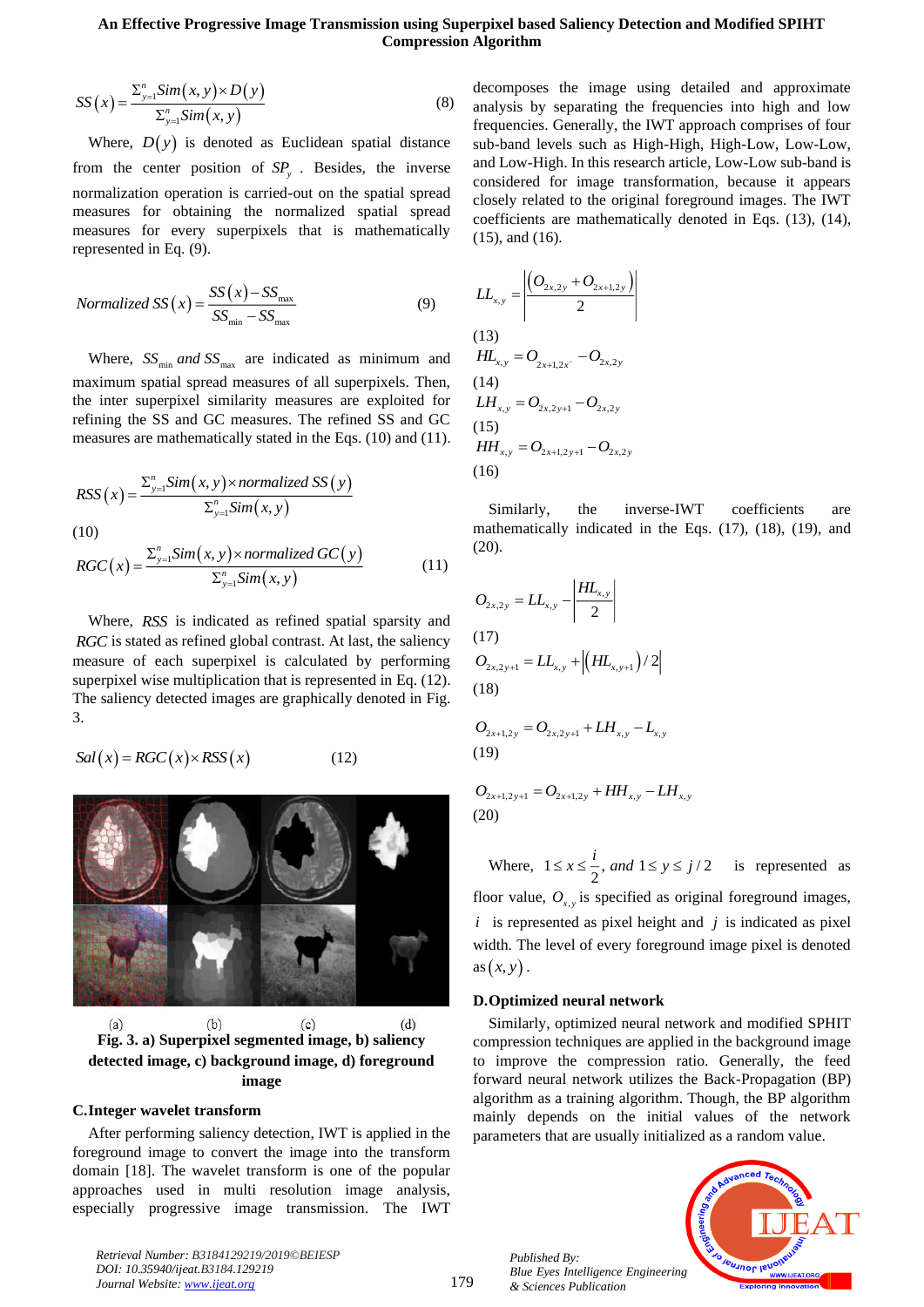

In addition, the BP algorithm gets stuck with local optima that is considered as one of the major drawbacks. To compensate this problem, Genetic Algorithm (GA) and Particle Swarm Optimization (PSO) algorithm are included in feed forward neural network for strong global optimization. In an optimized neural network, GA is utilized to generate the prefect model for the PSO algorithm in which the PSO particles are guided to evolve the model. GA with diversified information of PSO particles significantly increases the search efficiency of both PSO and GA and also avoids the premature convergence of the algorithm.

 In optimized neural network, the total number of iterations is equally shared by PSO and GA. Initially, the weights and bias of the neural network are chosen randomly and executes BPA until it diminishes the MSE value or the stopping criteria are satisfied. In GA, the weights and bias are represented as genes of the chromosomes. GA includes three operations such as parent selection, arithmetic crossover and mutation. In each generation, GA evaluates fitness function for all individuals in the population and replaces the worst performing individuals with best parents. Then, GA performs mutation operation in the chromosomes, if there is no improvement in the fitness function. In each iteration, the solutions provided by the GA form particles of the PSO. The GA and PSO scheme stops, if there is no further reduction in MSE or the total number of iterations is reached. The best obtained solution is stored in operation phase further compression and decompression. The parameter settings of optimized neural network are given in table 1.

| Table I. Parameter settings of optimized neural network |  |
|---------------------------------------------------------|--|
|---------------------------------------------------------|--|

| Parameters                                    | Value        |
|-----------------------------------------------|--------------|
| Neural network structure                      | $16-4-16$    |
| Block size for training                       | $4 \times 4$ |
| Maximum no of iteration for neural network    | 500          |
| No of training images used for neural network | 50           |
| No of testing images used for neural network  | 10           |
| Minimum error for GA, PSO and neural network  | 0.001        |
| Population size of GA and PSO                 | 50           |
| Length of chromosomes                         | 148          |
| Inertia factor of PSO                         | 1            |
| No of iteration                               | 100          |
| <b>Crossover function</b>                     | 0.8          |
| <b>Mutation function</b>                      | 0.1          |
| Best acceleration factor of PSO               | 1.5 and 2.0  |
| Lower and upper bound variable                | $[-55]$      |

#### **E.Modified SPIHT algorithm**

In the modified SPIHT algorithm, each state is determined by means of bit plane, which is quantified by hierarchical tree structure. The spatial orientation tree coefficients are coded from the most significant bit plane to the least significant bit plane. In every bit-plane, the SPIHT algorithm determines the threshold value on the basis of the following three steps that are detailed below.

**1st step:** Initially encode the list of insignificant image pixels whose magnitudes are higher than the threshold value. This step tracks the image pixels, which need to be calculated.

**2nd step:** In the next step, encode the list of insignificant sets that contain wavelet coefficients, which are determined by a tree structure. Compared to the threshold value (insignificant), the encoded wavelet coefficients have smaller magnitudes. Generally, the list of insignificant sets excluded

*Retrieval Number: B3184129219/2019©BEIESP DOI: 10.35940/ijeat.B3184.129219 Journal Website: [www.ijeat.org](http://www.ijeat.org/)*

the tree-coefficients and all sub-tree roots that have at least four elements. Here, the sub-tree roots are not excluded, because it quantizes and encodes the wavelet coefficients effectively that delivers excellent rate distortion properties in the noise free environment. These wavelet coefficients deliver more information to the image edges and its vicinity improves the subjective visual experience.

**3rd step:** In the list of significant pixels, the refinement bit of the  $(n^{th})$  coefficients have higher magnitudes than the threshold value. This step tracks the image pixels that are all already calculated.

#### **IV. EXPERIMENTAL OUTCOME AND DISCUSSION**

In this paper, the proposed progressive image transmission system was simulated by using MATLAB (version 2018a). In order to validate the efficiency of proposed transmission system, the performance of the proposed progressive image transmission system was compared with a previous research work (SPIHT with embedded zerotree wavelets [15]). In this article, the proposed transmission system performance was validated in light of MSE, PSNR, SSIM, and compression ratio.

## **A.Performance metric**

Performance metric is defined as the procedure of analysing and collecting information about the performance of an individual or group. The relationship between the input and output variables of the proposed progressive image transmission system is understood by utilizing the performance measures: MSE, PSNR, SSIM, and compression ratio. The mathematical formulas of MSE, PSNR, SSIM, and compression ratio are denoted in Eqs. (21), (22), (23), and (24).

$$
MSE = 1 / i j \sum_{p=0}^{i-1} \sum_{q=0}^{j-1} \left[ I(x, y) - k(x, y) \right]^2
$$
  
(21)

$$
PSNR = 10 \log_{10} \left( \frac{255^2}{MSE} \right) \tag{22}
$$

Where,  $I(x, y)$  is specified as compressed image,  $k(x, y)$  is denoted as uncompressed image, *i and j* are indicated as height and width of the image.

$$
SSIM(x, y) = \frac{(2\mu_x \mu_y + c_1)(2\sigma_{xy} + c_2)}{(\mu_x^2 + \mu_y^2 + c_1)(\sigma_x^2 + \sigma_y^2 + c_2)}
$$
(23)

Where,  $x$  *and*  $y$  are indicated as windows of compressed image *I* and uncompressed image  $k, \sigma$  and  $\mu$  are signified as standard deviation and mean of *x* and *y*,  $c_1$  and  $c_2$  are denoted as constants. The image compression ratio is determined as the ratio between compressed and uncompressed image size.

*Published By: Blue Eyes Intelligence Engineering & Sciences Publication* 

180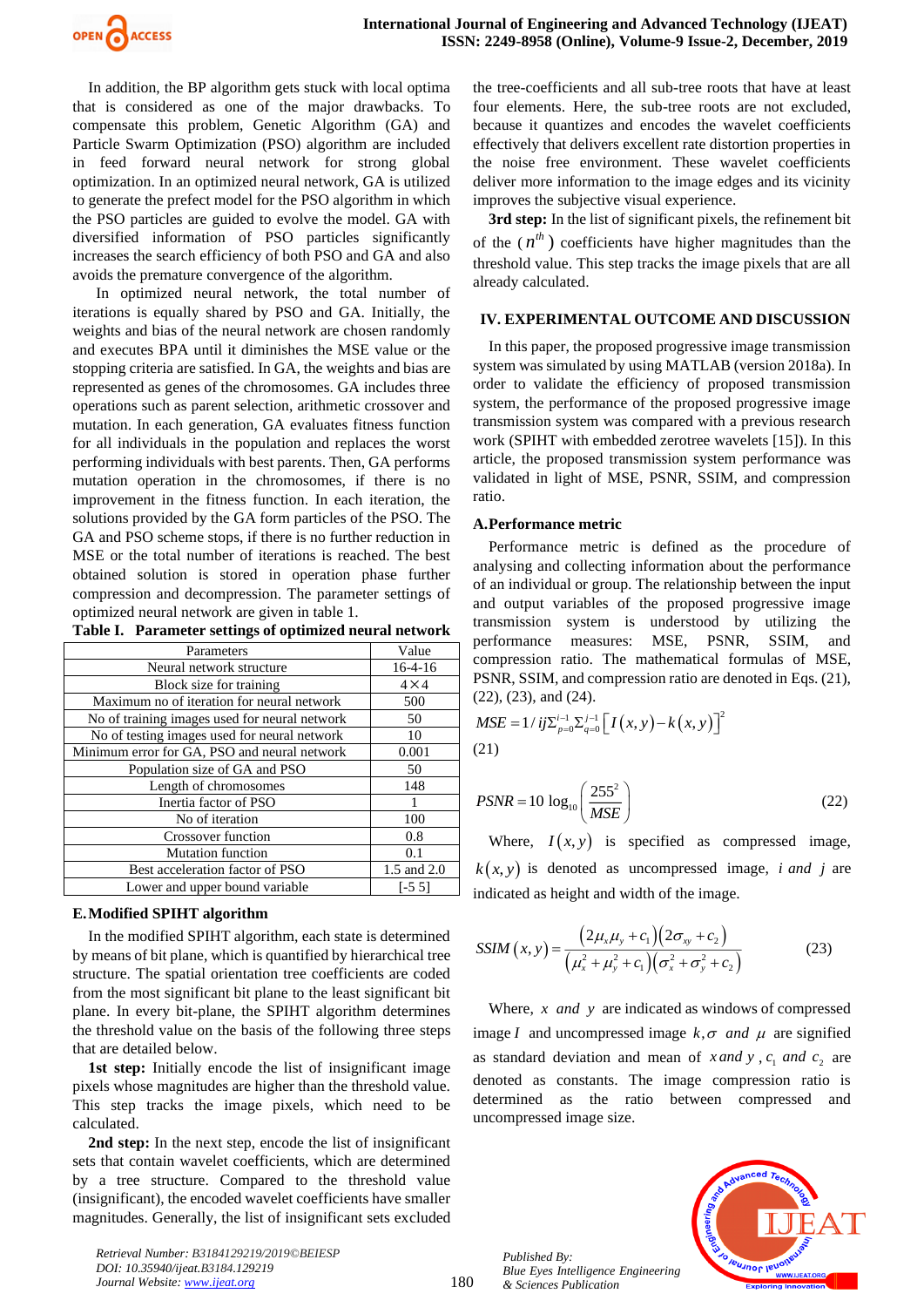*Compression ratio* =

*Uncompressed image size Compressed image size* (24)

## **B.Quantitative research on wildlife images**

In this segment, wildlife images are utilized to assess the performance of the proposed progressive image transmission system. During image transmission, the foreground region adopts lossless compression transmission and the background region adopts lossy compression transmission for enhancing the efficiency of image transmission. In table 2, the average PSNR and compression ratio of saliency region and full image are 98.6904 dB, 43.32 and 44.15 dB, 81.04. From the experimental simulation, the proposed progressive image transmission system ensures the reconstruction quality of the saliency object region and full image. Fig. 4 states the progressive transmission effect of wildlife images. Graphical comparison of reconstructed wildlife images in light of compression ratio and PSNR is denoted in Fig. 5.



**Fig. 4. Progressive transmission effect of wildlife images**

**Table II. Effect of reconstructed wildlife images in light of PSNR and compression ratio**

| Wildlife images                                                                      |                                                        |                     |                                                                |       |  |
|--------------------------------------------------------------------------------------|--------------------------------------------------------|---------------------|----------------------------------------------------------------|-------|--|
|                                                                                      | PSNR (dB)                                              |                     | Compression<br>ratio                                           |       |  |
| <b>Sample</b><br>N <sub>0</sub>                                                      | <b>Saliency</b>                                        | Full                | Saliency                                                       | Full  |  |
|                                                                                      | region                                                 | image               | region                                                         | image |  |
| 1                                                                                    | 98.492                                                 | 40.965              | 44.21                                                          | 85.21 |  |
| $\overline{c}$                                                                       | 98.58                                                  | 48.969              | 42.7                                                           | 81.23 |  |
| $\overline{3}$                                                                       | 98.72                                                  | 41.308              | 32.3                                                           | 79.23 |  |
| 4                                                                                    | 98.63                                                  | 48.17               | 54.21                                                          | 75.66 |  |
| 5                                                                                    | 99.03                                                  | 41.338              | 43.18                                                          | 83.87 |  |
| Mean                                                                                 | 98.6904                                                | 44.15               | 43.32                                                          | 81.04 |  |
| 100<br>90<br>80<br>70<br>Label value<br>60<br>50<br>40<br>30<br>20<br>10<br>$\bf{0}$ | ı                                                      | 3<br>$\overline{2}$ | 4                                                              | 5     |  |
|                                                                                      | <b>PSNR</b> Saliency region                            | <b>Samples</b>      | <b>PSNR</b> Full image                                         |       |  |
|                                                                                      |                                                        |                     | Compression ratio Saliency region Compression ratio Full image |       |  |
|                                                                                      | Fig. 5. Graphical comparison of reconstructed wildlife |                     |                                                                |       |  |

**images in light of compression ratio and PSNR**

Similarly, in table 3, the average SSIM and MSE value of saliency region and full image are 0.984, 0.00000879 and 0.92492, 3.320266. In the transmission procedure, reconstructed wildlife image information is used to recognize the species of wildlife and then the transmission process is completed, once the satisfactory information is achieved.

**Table III. Effect of reconstructed wildlife images in** 

| light of SSIM and MSE |
|-----------------------|
|-----------------------|

|                      | <b>Wildlife images</b>                     |             |            |          |                           |               |
|----------------------|--------------------------------------------|-------------|------------|----------|---------------------------|---------------|
|                      |                                            | <b>SSIM</b> | <b>MSE</b> |          |                           |               |
| <b>Samp</b><br>le No | <b>Saliency</b><br>Full<br>region<br>image |             |            |          | <b>Saliency</b><br>region | Full<br>image |
|                      | 0.99                                       | 0.94556     | 0.00000920 | 5.2068   |                           |               |
| 2                    | 0.98                                       | 0.97744     | 0.00000900 | 0.82442  |                           |               |
| 3                    | 0.99                                       | 0.95917     | 0.00000872 | 4.811    |                           |               |
|                      | 0.97                                       | 0.85963     | 0.00000891 | 0.98911  |                           |               |
| 5                    | 0.99                                       | 0.8828      | 0.00000812 | 4.77     |                           |               |
| Mean                 | 0.984                                      | 0.92492     | 0.00000879 | 3.320266 |                           |               |

# **C.Quantitative research on medical images**

In this segment, the medical images with high noise interference, high resolution, and complex background are selected from the DICOM dataset for image transmission. In the proposed transmission system, initially the saliency region is transmitted through a lossless method, and then the background region in a lossy way, which is specified in Fig. 1. The progressive transmission effect of medical images is gra30phically denoted in Fig. 6. In table 4, the average compression ratio and PSNR of saliency region and full image are 46.28, 98.9472 dB, and 86.88, 40.828 dB, respectively. Graphical comparison of reconstructed medical images in light of the compression ratio and PSNR is represented in Fig. 7.



*Retrieval Number: B3184129219/2019©BEIESP DOI: 10.35940/ijeat.B3184.129219 Journal Website: [www.ijeat.org](http://www.ijeat.org/)*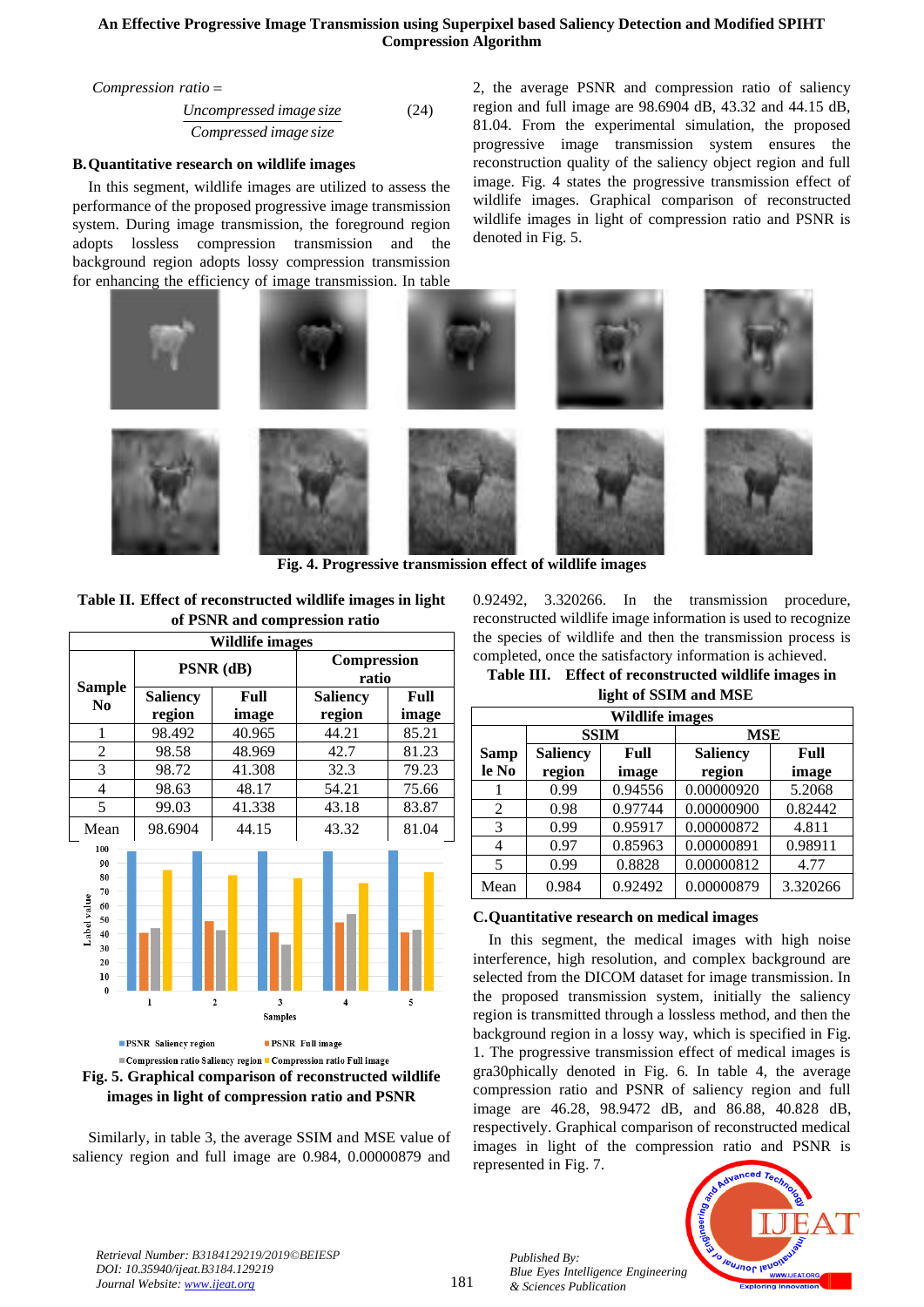

**International Journal of Engineering and Advanced Technology (IJEAT) ISSN: 2249-8958 (Online), Volume-9 Issue-2, December, 2019**



**Fig. 6. Progressive transmission effect of medical images**

|  | Table IV. Comparison effect of reconstructed medical |
|--|------------------------------------------------------|
|  | images in light of PSNR and compression ratio        |

| <b>Medical images</b> |                                                     |        |                           |               |  |
|-----------------------|-----------------------------------------------------|--------|---------------------------|---------------|--|
|                       | PSNR (dB)                                           |        | <b>Compression ratio</b>  |               |  |
| N <sub>0</sub>        | <b>Sample</b><br><b>Saliency</b><br>region<br>image |        | <b>Saliency</b><br>region | Full<br>image |  |
|                       | 98.258                                              | 44.38  | 42.17                     | 86.17         |  |
| 2                     | 98.730                                              | 41.62  | 41.14                     | 88.14         |  |
| 3                     | 99.534                                              | 35.44  | 44.28                     | 89.28         |  |
| 4                     | 99.624                                              | 41.60  | 52.16                     | 87.16         |  |
| 5                     | 98.59                                               | 41.10  | 51.65                     | 83.65         |  |
| Mean                  | 98.9472                                             | 40.828 | 46.28                     | 86.88         |  |



Compression ratio Full image **PSNR Full image** 

Compression ratio Saliency region **PSNR Saliency region** 

**Fig. 7. Graphical comparison of reconstructed medical images in light of compression ratio and PSNR Table V. Comparison effect of reconstructed medical images in light of SSIM and MSE**

| <b>Medical images</b> |                         |        |                        |       |  |
|-----------------------|-------------------------|--------|------------------------|-------|--|
|                       | <b>SSIM</b>             |        | <b>MSE</b>             |       |  |
| <b>Sample</b>         | Full<br><b>Saliency</b> |        | <b>Saliency region</b> | Full  |  |
| N <sub>0</sub>        | region                  | image  |                        | image |  |
|                       | 0.99                    | 0.8215 | 0.00000971             | 2.369 |  |
|                       | 0.98                    | 0.8544 | 0.00000871             | 4.474 |  |
|                       | 0.99                    | 0.70   | 0.00000724             | 18.56 |  |
|                       | 0.98                    | 0.74   | 0.00000709             | 4.49  |  |

|      | 99    |         | 0.00000899  | 5.04   |
|------|-------|---------|-------------|--------|
| Mean | 0.986 | 0.76918 | 0.000008348 | 6.9866 |

Similarly, in table 5, the average SSIM and MSE of saliency region and full image are 0.986, 0.000008348, and 0.76918, 6.9866. In the transmission procedure, reconstructed image information is utilized for recognizing the tumor region and then terminate the transmission after achieving the satisfactory information.

## **D.Comparative analysis**

Table 6 denotes the comparative study of proposed and existing work in light of PSNR value. W. Feng et al. [15] presented a new progressive transmission system to transmit the saliency object and background region with different coding priorities and strategies. In this existing work, convolutional neural network was used for detecting the saliency object region.

## **Table VI. Comparative study of existing and proposed work by means of PSNR**

| PSNR (dB)                |                           |               |                           |               |  |
|--------------------------|---------------------------|---------------|---------------------------|---------------|--|
|                          | <b>Proposed</b>           |               | Existing $[15]$           |               |  |
| Sample<br>N <sub>0</sub> | <b>Saliency</b><br>region | Full<br>image | <b>Saliency</b><br>region | Full<br>image |  |
|                          | 98.492                    | 40.965        | 45.43                     | 41.47         |  |
| $\overline{c}$           | 98.58                     | 48.969        | 47.16                     | 39.28         |  |
| 3                        | 98.72                     | 41.308        | 45.34                     | 37.51         |  |
| 4                        | 98.63                     | 48.17         | 46.65                     | 41.18         |  |
| 5                        | 99.03                     | 41.338        | 44.30                     | 36.90         |  |
| Mean                     | 98.6904                   | 44.15         | 45.776                    | 39.268        |  |

Additionally, SPIHT coding was applied to transmit the saliency images and the background region was transmitted using embedded zerotree wavelets. This research work performance was validated on wildlife images. From the experimental outcome, the existing work achieved average PSNR value of saliency region and full image were 45.776 dB and 39.268 dB.

*Published By: Blue Eyes Intelligence Engineering & Sciences Publication* 



*Retrieval Number: B3184129219/2019©BEIESP DOI: 10.35940/ijeat.B3184.129219 Journal Website: [www.ijeat.org](http://www.ijeat.org/)*